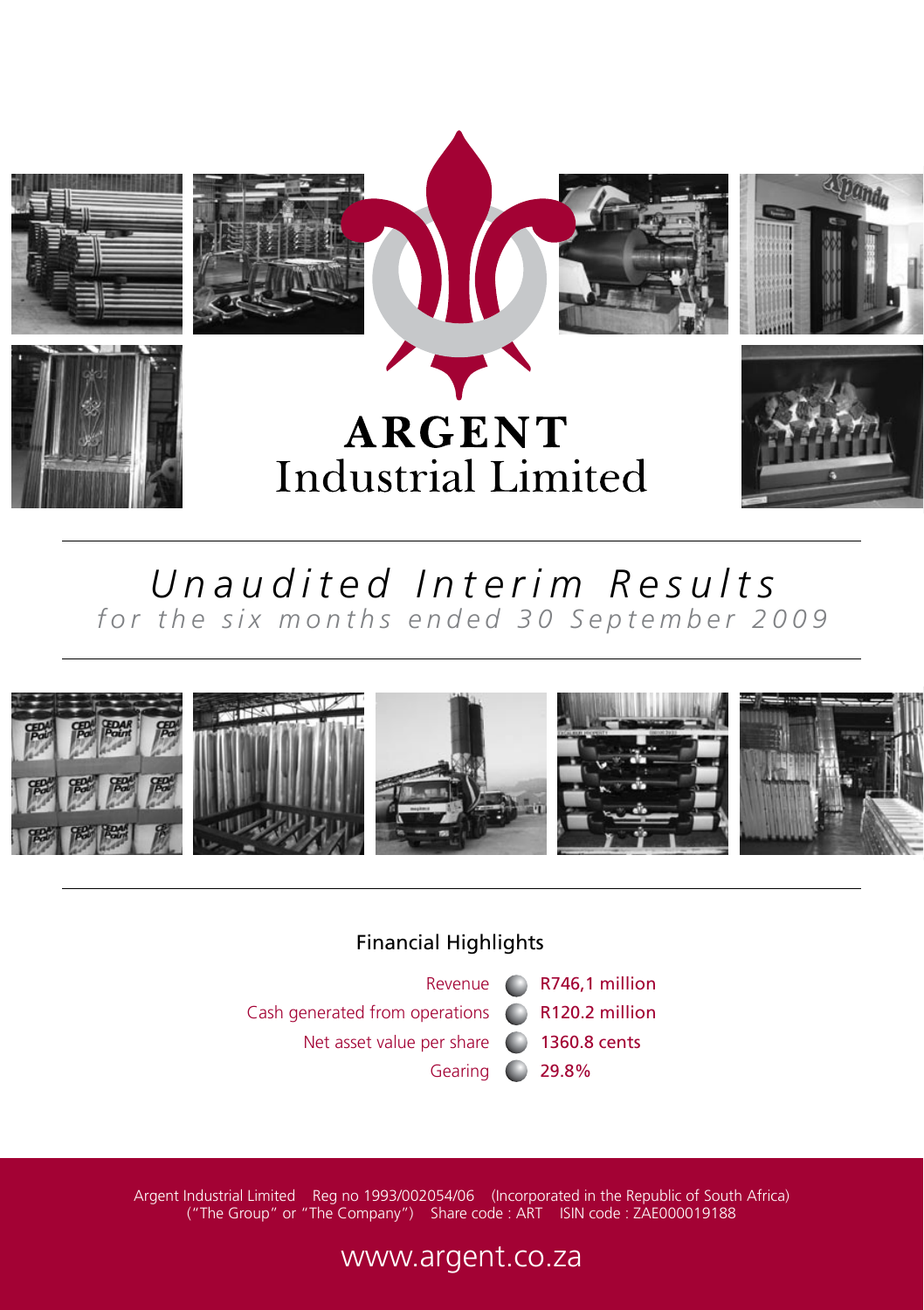# Condensed Consolidated Income Statement

| for the period ended                                    | Unaudited six<br>months | Unaudited six<br>months<br>30 Sept 2009 30 Sept 2008 | Audited vear<br>ended<br>31 Mar 2009 |
|---------------------------------------------------------|-------------------------|------------------------------------------------------|--------------------------------------|
|                                                         | R 000                   | R 000                                                | R 000                                |
|                                                         |                         |                                                      |                                      |
| Revenue                                                 | 746 099                 | 1 070 063                                            | 1949368                              |
| Operating profit before financing costs                 | 21 666                  | 155 569                                              | 194 404                              |
| Finance income                                          | 12 2 9 4                | 11 425                                               | 26893                                |
| Finance costs                                           | 32 682                  | 32 900                                               | 76 807                               |
| Profit before taxation                                  | 1 2 7 8                 | 134 094                                              | 144 490                              |
| Taxation                                                | (128)                   | 38 0 38                                              | 26 616                               |
| Profit for the period                                   | 1 4 0 6                 | 96 056                                               | 117874                               |
| Attributable to Minority interest                       | (132)                   | 983                                                  | 901                                  |
| Attributable to owners of the parent                    | 1538                    | 95 073                                               | 116 973                              |
|                                                         |                         |                                                      |                                      |
| Attributable & diluted earnings per share (cents)       | 1.7                     | 107.1                                                | 130.2                                |
| Headline earnings per share (cents)                     | 3.3                     | 106.9                                                | 126.8                                |
| Dividends per share (cents)                             |                         | 19.0                                                 | 38.0                                 |
|                                                         |                         |                                                      |                                      |
| Supplementary information                               |                         |                                                      |                                      |
| Shares in issue (000)                                   |                         |                                                      |                                      |
| - at end of period                                      | 91 157                  | 88798                                                | 91 157                               |
| - weighted average                                      | 91 157                  | 88 798                                               | 89 845                               |
| Cost of sales (R 000)                                   | 575 802                 | 758 126                                              | 1 448 049                            |
| Depreciation and amortisation (R 000)                   | 19 997                  | 15 635                                               | 34 4 35                              |
|                                                         |                         |                                                      |                                      |
| Calculation of headline earnings (R 000)                |                         |                                                      |                                      |
| Earnings attributable to ordinary shareholders          | 1538                    | 95 073                                               | 116 973                              |
| Profit on disposal of property, plant and equipment     |                         | (134)                                                |                                      |
| Loss on disposal of property, plant and equipment       | 103                     |                                                      | 390                                  |
| Gain on acquisition of subsidiary                       |                         |                                                      | (4511)                               |
| Amortisation of intangible assets                       | 1 3 6 6                 |                                                      | 1 0 9 8                              |
|                                                         |                         |                                                      |                                      |
| Headline earnings attributable to ordinary shareholders | 3 0 0 7                 | 94 939                                               | 113 950                              |

# Condensed Consolidated Statement of Comprehensive Income

| for the period ended                                  |         | Unaudited six<br>months<br>30 Sept 2008 | Audited year<br>ended<br>31 Mar 2009 |
|-------------------------------------------------------|---------|-----------------------------------------|--------------------------------------|
|                                                       | R 000   | R 000                                   | R 000                                |
|                                                       |         |                                         |                                      |
| Profit for the period                                 | 1 4 0 6 | 96 056                                  | 117874                               |
|                                                       |         |                                         |                                      |
| Other comprehensive income for the period, net of tax |         |                                         |                                      |
| Foreign currency translation reserve                  | (4595)  | 29                                      | (524)                                |
| Fair value adjustments                                |         | 14 3 38                                 | 77 981                               |
| Total comprehensive income for the period             | (3 189) | 110 423                                 | 195 331                              |
| Attributable to equity holders of the                 |         |                                         |                                      |
| - Parent                                              | (3057)  | 109 440                                 | 194 430                              |
| - Minority interest                                   | (132)   | 983                                     | 901                                  |
|                                                       | (3 189) | 110 423                                 | 195 331                              |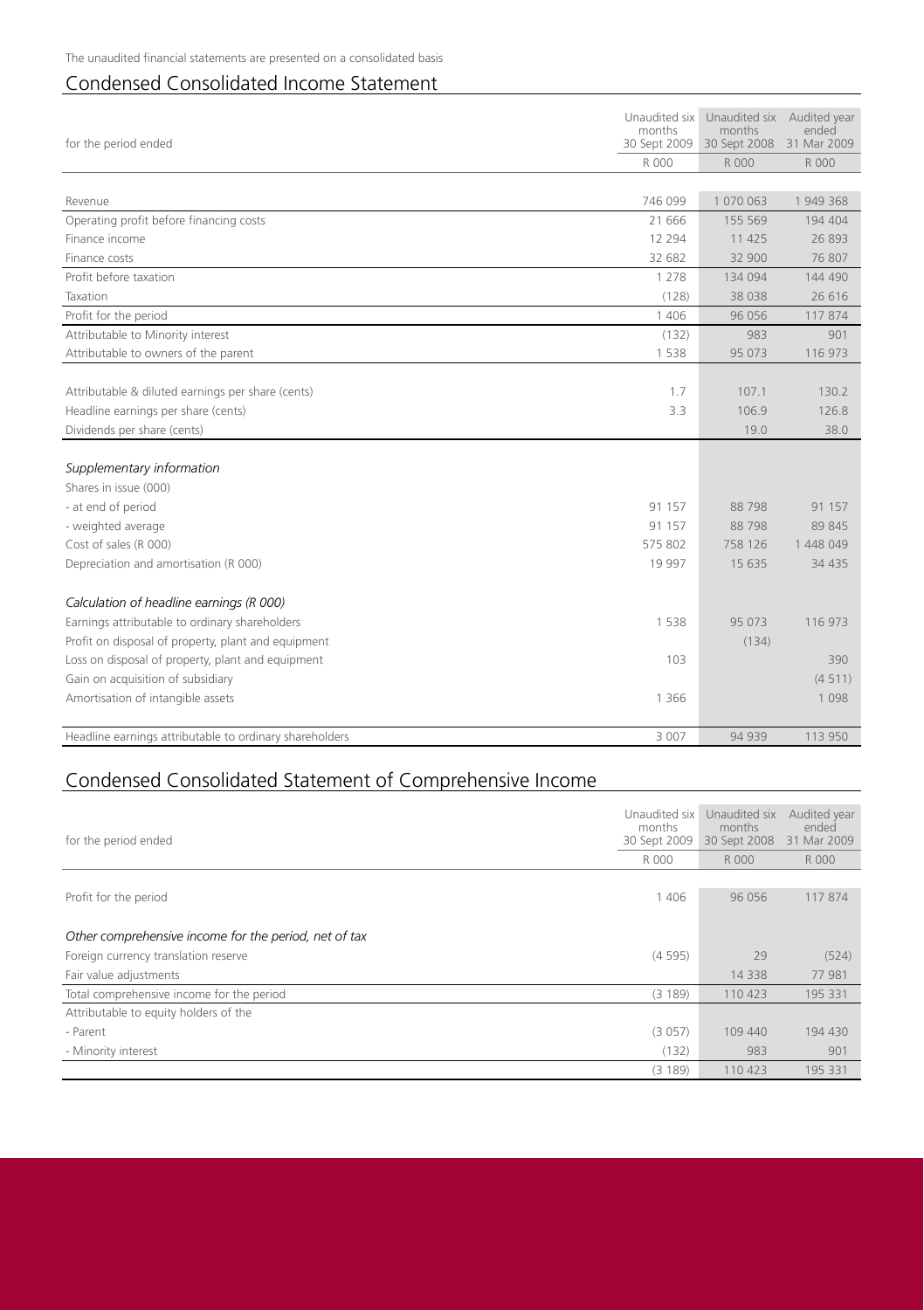# Condensed Consolidated Statement of Financial Position

| as at                                          | Unaudited at<br>30 Sept 2009 | Unaudited at<br>30 Sept 2008 | Audited at<br>31 Mar 2009 |
|------------------------------------------------|------------------------------|------------------------------|---------------------------|
|                                                | R 000                        | R 000                        | R 000                     |
|                                                |                              |                              |                           |
| Assets                                         |                              |                              |                           |
| Non-current assets                             |                              |                              |                           |
| Property, plant and equipment                  | 888 840                      | 708 492                      | 822 495                   |
| Intangibles                                    | 291 095                      | 249 765                      | 282 948                   |
| Long term loan                                 | 9 3 6 5                      |                              | 8898                      |
|                                                | 1 189 300                    | 958 257                      | 1 1 1 4 3 4 1             |
| <b>Current assets</b>                          |                              |                              |                           |
| Inventories                                    | 445 896                      | 672 131                      | 482 515                   |
| Trade and other receivables                    | 308 921                      | 421 574                      | 355 163                   |
| Taxation                                       | 1 3 9 2                      |                              | 6 1 2 2                   |
| Bank balance and cash                          | 276                          | 307                          | 347                       |
|                                                | 756 485                      | 1094012                      | 844 147                   |
| <b>Total Assets</b>                            | 1 945 785                    | 2 0 5 2 2 6 9                | 1958 488                  |
|                                                |                              |                              |                           |
| <b>Equity and Liabilities</b>                  |                              |                              |                           |
| <b>Capital and reserves</b>                    |                              |                              |                           |
| Share capital and premium                      | 451 113                      | 440 106                      | 451 113                   |
| Reserves                                       | 137 215                      | 61 688                       | 141 810                   |
| Retained earnings                              | 652 151                      | 662 248                      | 658 814                   |
| Attributable to owners of parent               | 1 240 479                    | 1 164 042                    | 1 2 5 1 7 3 7             |
| Minority interest                              | 8 3 9 7                      |                              | 8 5 2 9                   |
| <b>Total shareholders' funds</b>               | 1 248 876                    | 1 1 64 0 42                  | 1 260 266                 |
| <b>Non-current liabilities</b>                 |                              |                              |                           |
| Interest-bearing borrowings                    | 251 335                      | 243 669                      | 266 502                   |
| Deferred tax                                   | 58 315                       | 67 423                       | 60 337                    |
|                                                | 309 650                      | 311 092                      | 326 839                   |
|                                                |                              |                              |                           |
| <b>Current liabilities</b>                     |                              |                              |                           |
| Trade and other payables                       | 195 056                      | 343 760                      | 196 801                   |
| Taxation                                       |                              | 32 000                       |                           |
| Bank overdraft                                 | 71912                        | 111 937                      | 64 097                    |
| Current portion of interest-bearing borrowings | 120 291                      | 89 438                       | 110 485                   |
|                                                | 387 259                      | 577 135                      | 371 383                   |
|                                                |                              |                              |                           |
| <b>Total Equity and Liabilities</b>            | 1 945 785                    | 2 0 5 2 2 6 9                | 1958488                   |
| Net asset value per share (cents)              | 1 3 6 0 . 8                  | 1 3 1 0.9                    | 1 3 7 3 . 2               |
|                                                |                              |                              |                           |

# Condensed Consolidated Statement of Cash Flows

| for the period ended                             |          | Unaudited six<br>months<br>30 Sept 2008 | Audited year<br>ended<br>31 Mar 2009 |
|--------------------------------------------------|----------|-----------------------------------------|--------------------------------------|
|                                                  | R 000    | R 000                                   | R 000                                |
|                                                  |          |                                         |                                      |
| Cash generated from operations                   | 120 228  | (32706)                                 | 141 515                              |
| Interest paid                                    | (32682)  | (32900)                                 | (76807)                              |
| Interest received                                | 12 2 9 4 | 11 425                                  | 26893                                |
| Dividends paid                                   | (8, 201) | (16872)                                 | (34191)                              |
| Taxation refunded (paid)                         | 3697     | (10690)                                 | (29634)                              |
| Cash flows from operating activities             | 95 336   | (81743)                                 | 27 776                               |
| Cash flows from investing activities             | (97861)  | (68234)                                 | (182011)                             |
| Cash flows from financing activities             | (5361)   | 47876                                   | 115 014                              |
| Net decrease in cash and cash equivalents        | (7886)   | (102 101)                               | (39 221)                             |
| Cash and cash equivalents at beginning of period | (63750)  | (9529)                                  | (24529)                              |
| Cash and cash equivalents at end of period       | (71636)  | (111630)                                | (63750)                              |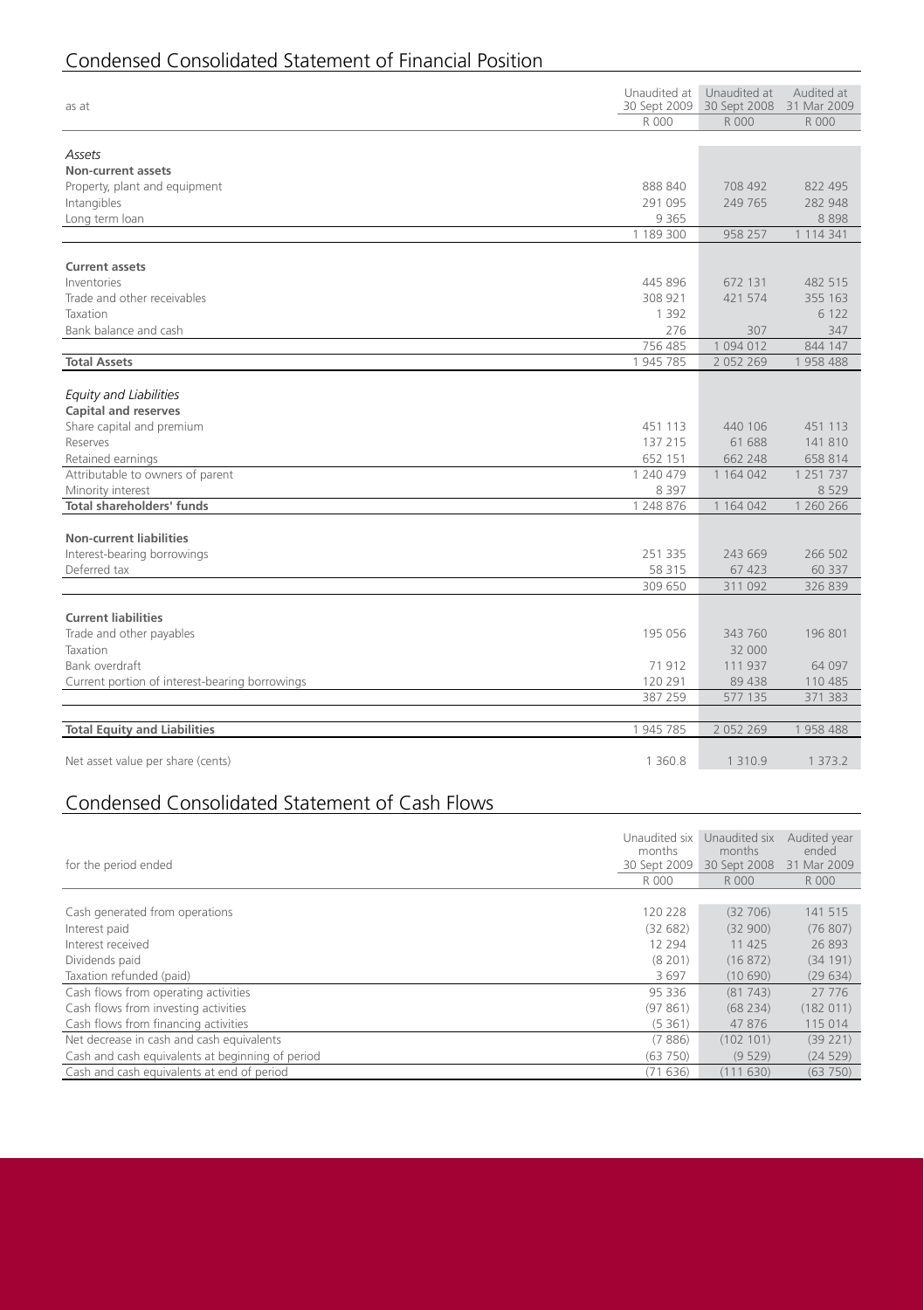#### Consolidated Statement of Changes in Equity for the six months ended 30 September 2009

Share capital<br>R 000 Share premium<br>R 000 Employee share incentive reserve<br>R 000 Treasury  $\frac{\text{shares}}{\text{R}000}$ Revaluation reserve<br>R 000 Reserve on translation of foreign operation<br>R 000 Retained earnings<br>R 000 Minority interes<br>R 000 Total ordinary shareholders' funds<br>R 000 R 000 R 000 R 000 R 000 R 000 R 000 R 000 R 000 R 000 Balance at 31 March 2008 audited 4 825 540 818 11 165 (108 307) 48 601 (1 280) 597 411 11 956 1 105 189 Net treasury movement 2 770<br>
2 938 2 938 2 938 Share based payments Buy back of minority share in<br>subsidiary subsidiary (21 379) (12 939) (34 318) Total comprehensive income<br>for the period for the period 14 338 29 95 073 983 110 423 Dividends (18 333) (18 333) Less dividend on treasury<br>shares shares 1461 - 1461 - 1461 - 1462 - 1470 - 1482 - 1484 - 1484 - 1484 - 1484 - 1484 - 1484 - 1485 - 1487 - 1487 Balance at 30 September 2008<br>- unaudited - unaudited 4 825 540 818 14 103 (105 537) 62 939 (1 251) 654 233 1 170 130 Net treasury movement 11 007<br>
11 007 Share based payments 2 939 2 939 Share based payments **2 939** 2 939 2 939 2 939 2 939 2 939 2 939 2 939 2 939 2 939 2 939 2 939 2 939 2 939 2 939 2 939 2 939 2 939 2 939 2 939 2 939 2 939 2 939 2 939 2 939 2 939 2 939 2 939 2 939 2 939 2 939 2 939 2 939 2 Minority interest sold Total comprehensive income for the period 63 633 (553) 21 900 (83) 84 897 Dividends (18 333) (18 333) Less dividend on treasury shares the control of the control of the control of the control of the control of the control of the control of the control of the control of the control of the control of the control of the contr Balance at 31 March 2009 audited 4 825 540 818 17 042 (94 530) 126 572 (1 804) 658 814 8 529 1 260 266 Total comprehensive income<br>for the period for the period (4 595) 1 538 (132) (3 189) Dividends (8 684) (8 684) Less dividend on treasury shares 483 483 Balance at 30 September 2009 - unaudited 4 825 540 818 17 042 (94 530) 126 572 (6 399) 652 151 8 397 1 248 876

#### Segmental Review

|                                                           |               |            | Local       |             |           |             |           |
|-----------------------------------------------------------|---------------|------------|-------------|-------------|-----------|-------------|-----------|
|                                                           |               |            | Manufacture |             |           |             |           |
|                                                           |               |            | of home     |             | Non-steel |             |           |
|                                                           |               | Automotive | and office  |             | related   | Rest of the |           |
|                                                           | Steel trading | products   | products    | Fabricators | products  | world       | Total     |
|                                                           | R 000         | R 000      | R 000       | R 000       | R 000     | R 000       | R 000     |
| For the six months ended 30 September 2009<br>- unaudited |               |            |             |             |           |             |           |
| Revenue from external sales                               | 222 243       | 48 619     | 262 446     | 60 637      | 122 273   | 29 881      | 746 099   |
| Profit before interest and tax                            | 14 2 8 5      | (10200)    | 13 686      | 3 2 6 1     | 1 3 6 7   | (733)       | 21 666    |
| Net financing costs                                       |               |            |             |             |           |             | 20 388    |
| Profit before tax                                         |               |            |             |             |           |             | 1 2 7 8   |
| Included in the above:                                    |               |            |             |             |           |             |           |
| - Depreciation and amortisation                           |               |            |             |             |           |             | 19 9 9 7  |
| For the six months ended 30 September 2008<br>- unaudited |               |            |             |             |           |             |           |
| Revenue from external sales                               | 462 291       | 119 717    | 304 864     | 81 883      | 85 035    | 16 27 3     | 1 070 063 |
| Profit before interest and tax                            | 77 332        | 11864      | 38 899      | 19712       | 5159      | 2.603       | 155 569   |
| Net financing costs                                       |               |            |             |             |           |             | 32 900    |
| Profit before tax                                         |               |            |             |             |           |             | 122 669   |
| Included in the above:                                    |               |            |             |             |           |             |           |
| - Depreciation and amortisation                           |               |            |             |             |           |             | 15 635    |
| For the year ended 31 March 2009 - audited                |               |            |             |             |           |             |           |
| Revenue from external sales                               | 764 607       | 248 102    | 606 251     | 145 587     | 147 608   | 37 213      | 1949368   |
| Profit before interest and tax                            | 64 262        | 4 5 4 9    | 68 941      | 19 0 27     | 33 998    | 3 6 2 7     | 194 404   |
| Net financing costs                                       |               |            |             |             |           |             | 49 914    |
| Profit before tax                                         |               |            |             |             |           |             | 144 490   |
| Included in the above:<br>- Depreciation and amortisation |               |            |             |             |           |             | 34 4 35   |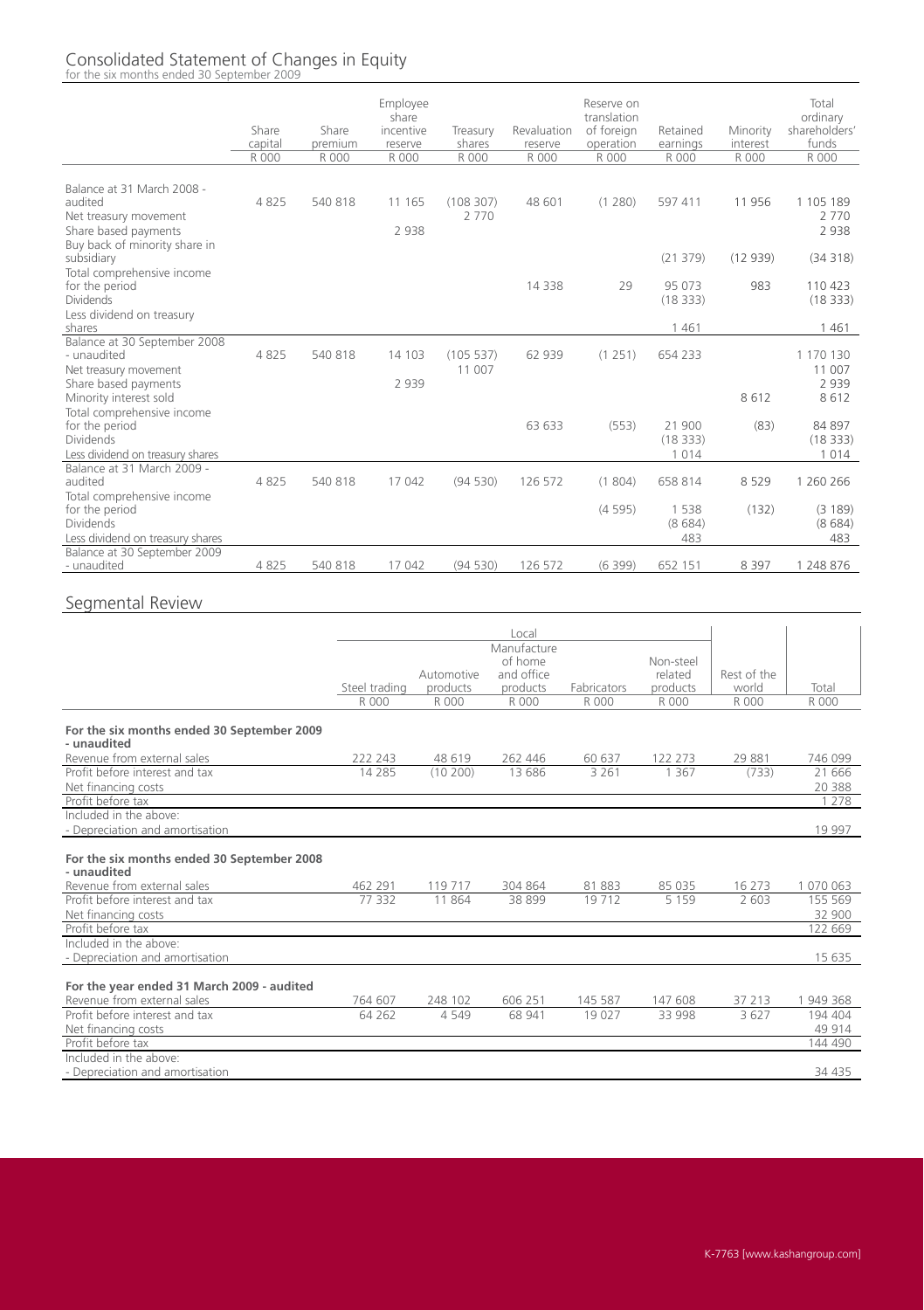## Operational Overview

The global financial crisis took a tremendous toll on Argent's Steel and Automotive sectors which had a material impact on the Group's financial results for the first six months of the financial year.

Herewith a summary of the Group's results for the six months:

- Revenue decreased by 30.3% to R746.1 million
- Operational profit decreased by 86.1% to R21.7 million
- Headline earnings down by 96.9% with headline earnings per share down to 3.3 cents per share
- Gearing contained to 29%

# Operational Review

#### *Steel Trading*

The Group's steel trading division incorporates both Phoenix Steel and Gammid Trading.

**Phoenix Steel**, which trades and beneficiates both mild steel and cold rolled products, had a very difficult six months with both market demand and margins staying depressed throughout the period under review. However, this situation has now improved significantly with both steel prices and market demand having increased.

**Gammid Trading**, a specialist aluminium and stainless steel trader, suffered the same market conditions with both demand and pricing being very depressed. The company has experienced an improvement in both margins and demand and is expecting a much improved second six months.

#### *Manufacturing of Home and Office products*

The sector performed satisfactorily with good results from most of its divisions.

**Cedar Paint** experienced a good first six months and is confident that its growth pattern will continue. The company opened branches in both Port Elizabeth and George and moved its Cape Town manufacturing plant to bigger, Group-owned premises managed by Gammid Cape Town.

Castor and Ladder held its own through the financial crisis and managed to increase its market share by benefiting from the country's current infrastructure spend, such as significant orders from the Gautrain project.

**Jetmaster's** sales were down in line with local consumer spend, but exports to Australia, New Zealand and England remained buoyant. A new and innovative "go-green" product that is a world leader in low emission levels and heat output has been developed particularly for the United Kingdom market and the first two containers have been exported. Sales have started to show a strong recovery in the local market since the middle of the year and this trend is expected to continue into and after the festive season.

**Toolroom Services** and **Atomic Office Equipment** felt the impact of the slower consumer spend at the start of the financial year but showed a turnaround starting in June 2009 and both companies now boast full order books to March 2010. Toolroom Services moved into its new property in July 2009 and production output is currently at record levels, while it is expected to reach design capacity by December 2009.

**Tricks Wrought Iron Services** had a fantastic first six months which in part is attributable to the country's low cost housing roll out and the construction at the new Durban airport and soccer stadium.

**Burbage Iron Craft** started the year off well but has seen a decrease in its customers' demand. This is expected to improve mid 2010.

On 1 April 2009, the Group purchased the assets of **Barrier Angelucci**, investing a total of R7.4 million, as well as acquiring a new building to house the Barrier Angelucci operation. The company specialises in the manufacture and distribution of roller shutter doors and the modification and installation of automatic teller machines. Although the assets had to be relocated and the new premises modified for its particular needs, management is confident that the company will be a great fit for the Argent Group. The company contributed positively to the results for the six months and the performance will improve with time as the company is fully integrated into Argent.

**Xpanda Security** performed very well in both the local and export markets through the economic downturn and has a full order book going forward. This can partly be attributed to the fact that security barriers have become a basic necessity, even in an economic downturn.

#### *Fabricators*

**Koch's Cut & Supply** enjoyed a good first six months while **Hendor Mining Supplies** has seen its first recent major increase in sales in October 2009, in line with local mining activity.

#### *Automotive Sector*

This sector is still the worst affected by the financial crisis. **Giflo Engineering** and **All Lite** are still running at turnover levels at around 25% of 2007 figures, while **Sentech Industries** and **Excalibur Vehicle Accessories** have managed to increase their sales to 65% of their 2007 figures.

Due to substantial overhead reductions Argent is expecting good results for all of these operations in the next six months, with the exception of Giflo, whose results will only start to show real improvement in the first quarter of the 2011 financial year.

#### *Non-Steel Related Products*

**Megamix** and **Villiersdorp Quarries** have seen a steady decline in margins over the last six months. This has negatively affected operating profits, however the order book is more than satisfactory and the additional batch plant in the Cape Town harbour is expected to lift margins.

**Allan Maskew** is very much in the same position as the automotive division with the bulk of its products destined for the transport and heavy earthmoving industry. The company's diversification into the mining industry via the manufacture of the rubber and polyurethane screens is starting to pay off and will result in the company enjoying a positive second six months even if the traditional bulk of its business remains subdued.

**New Joules Engineering** has seen a decline in capital tenders but has a more than a sufficient work load due to maintenance and replacement work.

**Argent Industrial Investments** continued to increase its property holdings with the acquisition of an industrial property in Sebenza, Edenvale for R17.3 million and the transfer of the Gammid Cape Town property at R26.6 million. The building of the new Toolroom premises was completed during the period. The proposed acquisition in Bloemfontein was put on hold until the Group's operational performance in the area improves.